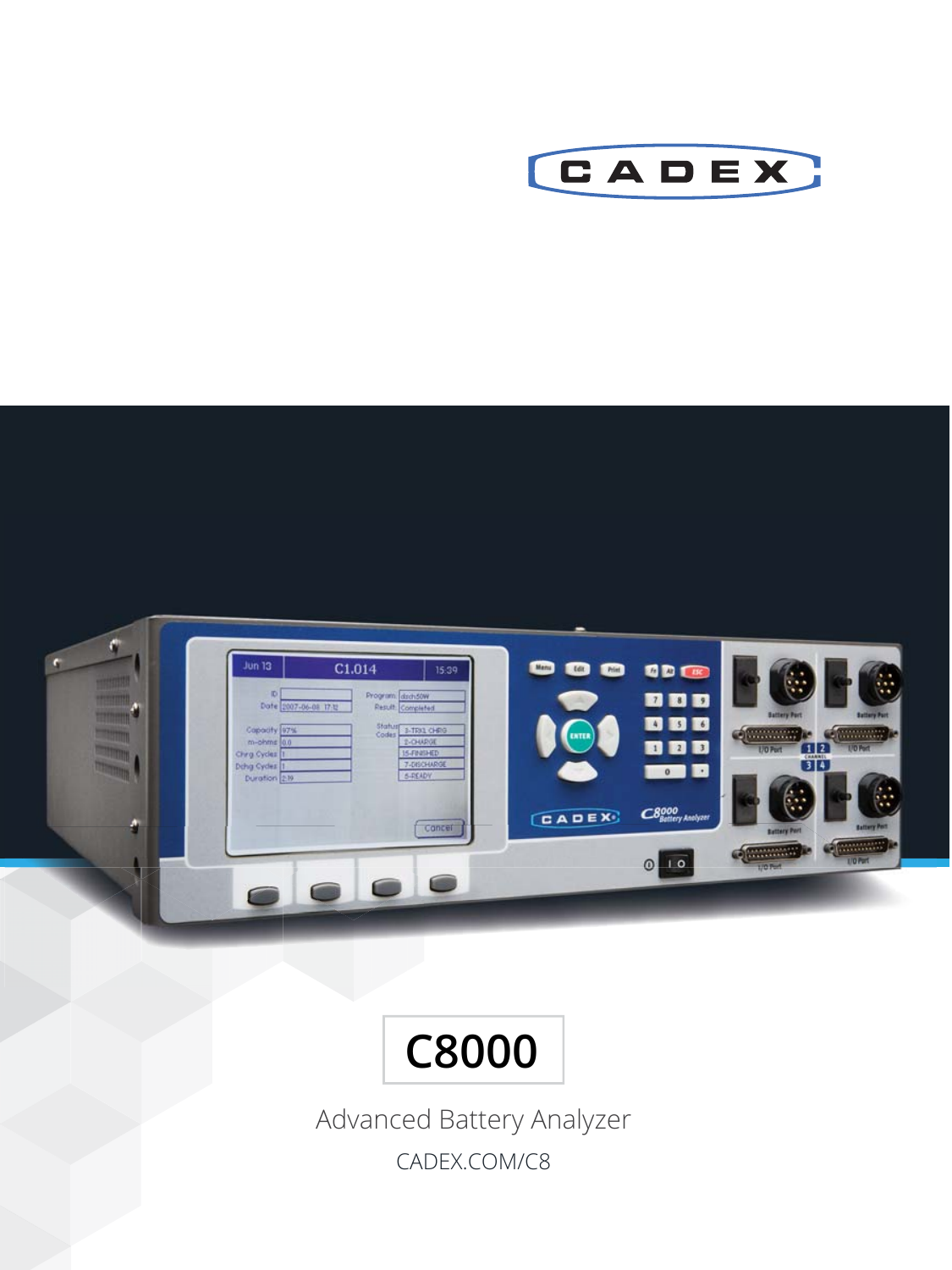# **AN OUT-OF-THIS-WORLD BATTERY ANALYZER** CREATED FOR ADVANCED USERS

The Cadex C8000 delivers the versatility needed to ensure you get the right performance from the batteries used in your applications. The C8000 is a multi-purpose tool that allows you to optimize batteries at every stage of product life.

| Program: dsch50W<br>ID<br>Date 2007-06-08 17:12<br>Result: Completed |
|----------------------------------------------------------------------|
|                                                                      |
| Statusp<br>Capacity <sup>97%</sup><br>3-TRKL CHRG<br>Codes           |
| $m$ -ohms $0.0$<br>2-CHARGE                                          |
| Chrg Cycles  1<br>15-FINISHED<br>Dchg Cycles 1<br>7-DISCHARGE        |
| Duration 2:19<br>5-READY                                             |
|                                                                      |
|                                                                      |
| Cancel                                                               |

# BATTERY LAB TOOL **THE ULTIMATE**

Capture load signatures of power tools and laptops and then perform simulated battery runtime by replaying the stored data. Or add a thermal chamber, external load bank and other accessories.

CONNECT VIA **ETHERNET SERIAL PORT**

ACCEPTS **NICKEL LEAD-ACID LITHIUM**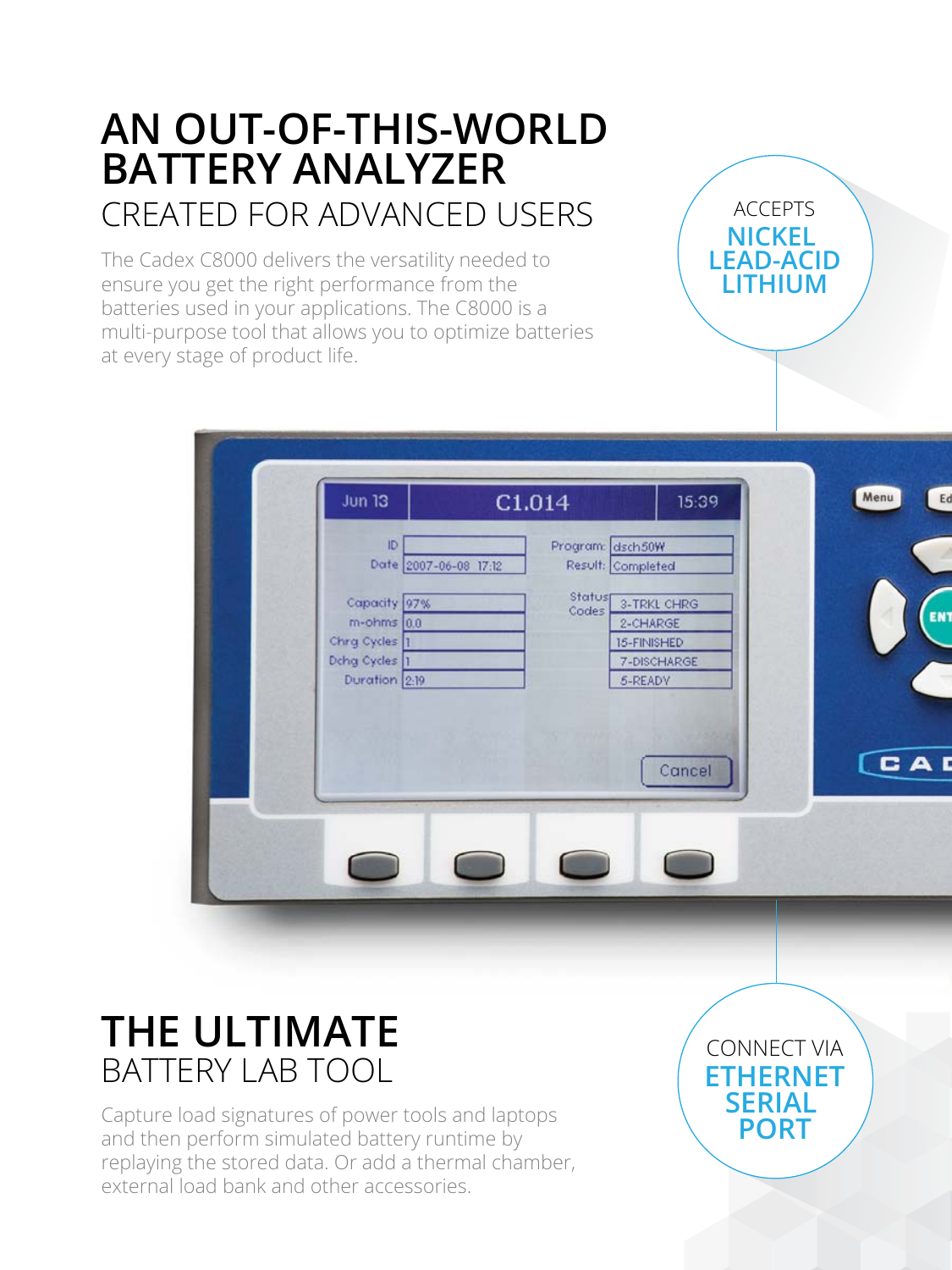

CHANNELS

**INDEPENDENT** 

# **BORN VERSATILE** YOUR LAB-SWISS KNIFF

- Choose the right battery by simulating a device
- Characterize the battery thanks to Life Cycle Testing
- Monitor quality and performance with Custom Programming
- **Maintain your batteries with** built-in Service Programs



OPTIONS **DESK & RACK**

When you acquire a C8000, you're getting one of the most advanced and flexible battery analyzer in the industry. Create your own lab system and transform your C8000 into the command center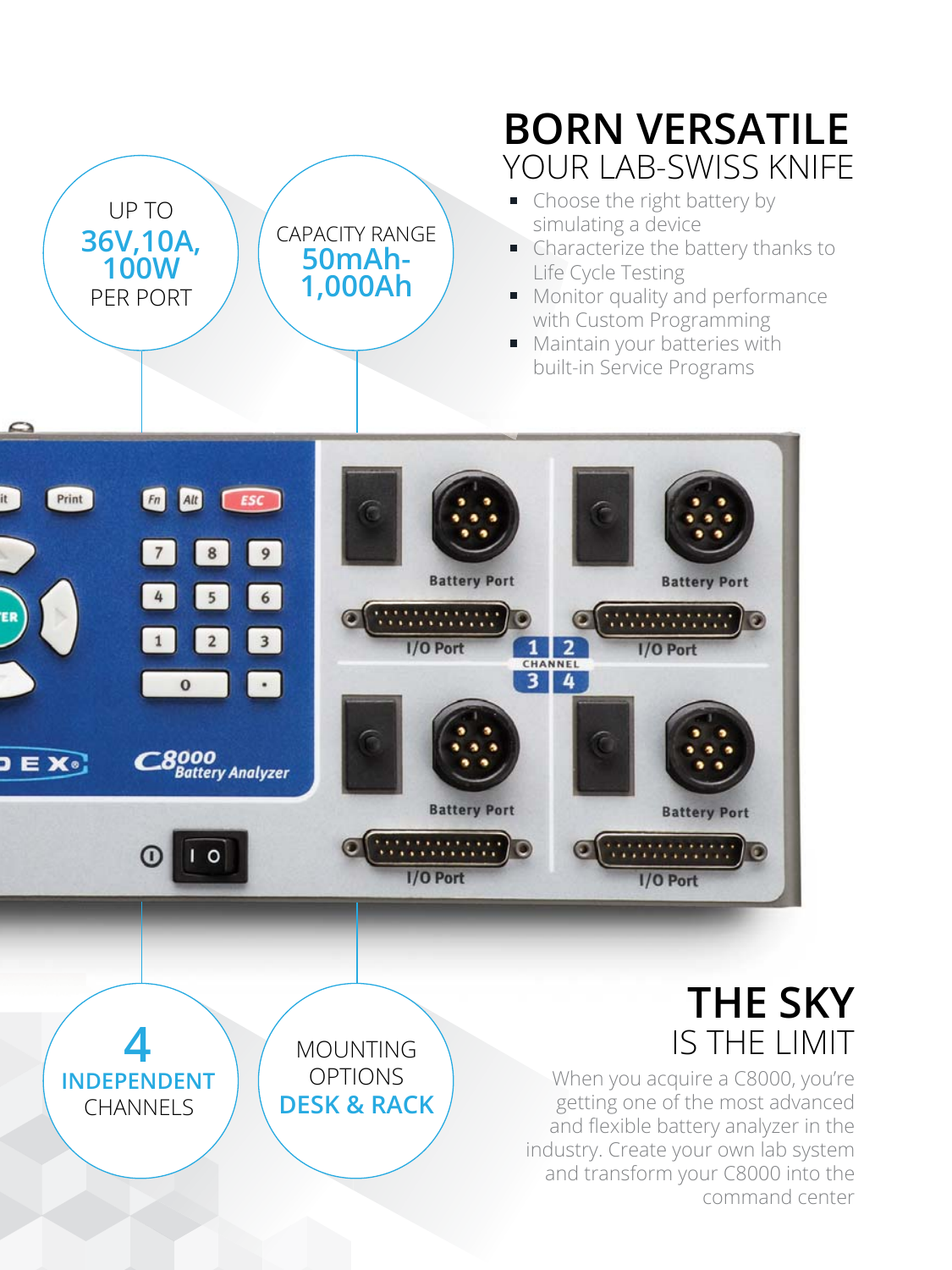

## PC BATTERYLAB™ **POWERFUL SOFTWARE**

Cadex BatteryLab™ provides a simple, yet powerful interface to control and monitor the C8000. With a PC, the control shifts from the analyzer's front panel to the PC.

Start programming by entering the battery parameters or choose a battery from the existing built-in database. BatteryLab™ will display the test results using real-time graphics.

### Learn more at **cadex.com/batterylab**

### **AT A GLANCE**

- Operates up to eight C8000 Analyzers = 32 batteries
- Control and monitor your tester from a PC
- **Allows custom program** development
- $\blacksquare$  Readings and graphic results in real time
- **Manage and print results**
- $\Box$  Compatible with Windows XP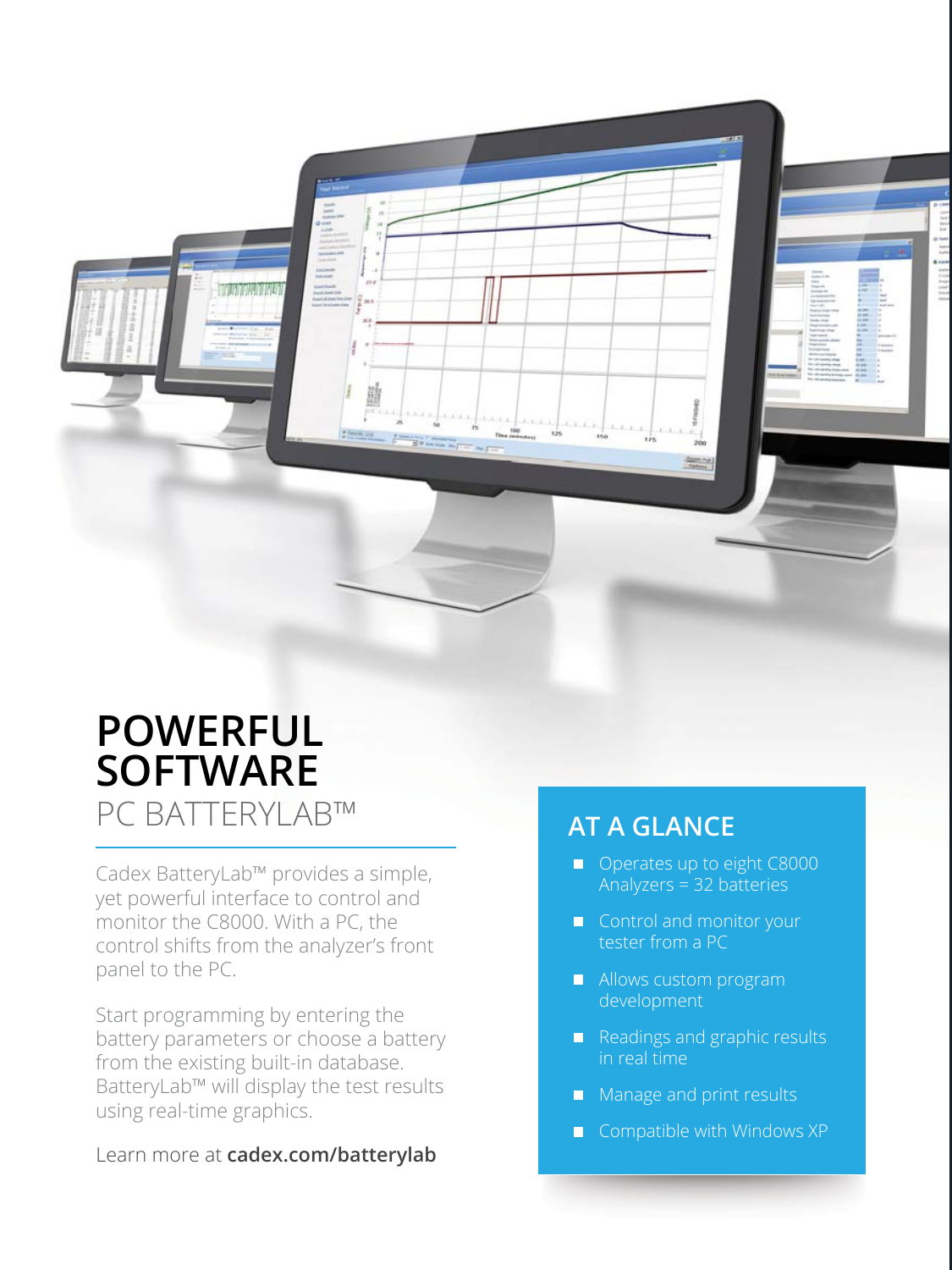## **SERVICE** PROGRAMS

Format, condition and restore batteries



### **AUTO**

Exercises batteries and applies recondition if the user-set target capacity cannot be reached (nickel-based batteries)



### **PRIME**

Prepares batteries for field use by repeated cycling until maximum capacity is reached



### **BOOST**

Activates seemingly dead batteries

## **RAPID** TESTS

Checks batteries without discharging



### **OHMTEST™**

Measure battery resistance with DC pulses (based on IEC61436), 13 seconds



### **IMPEDANCE**

Measures battery resistance with 1000Hz signal. (Channel 1 only)

# **ADVANCED** PROGRAMS

Automated testing for specialty requirements



GSM, CDMA or customized tests **WAVEFORM TESTS**



Cycles battery until end-of-life **LIFE CYCLE**



### **DISCHARGE ONLY**

For storage, test applications

## **CUSTOM** PROGRAMS

Via PC

If none of the built-in Programs are what you're looking for, you can create your own test routines for your specific requirements.

■ 100 Programs — allows up to 100 user-defined programs



### **CHARGE**

Applies fast charge; terminates charge when the battery is full; applies trickle charge (depending on battery chemistry)

### **EXTENDED PRIME**

Applies 16-hour trickle charge prior to Prime. Prepares difficult to charge batteries



### **RUN TIME**

Allows three different discharge levels, programmable in hours and minutes



Measures self-discharge **SELF-DISCHARGE**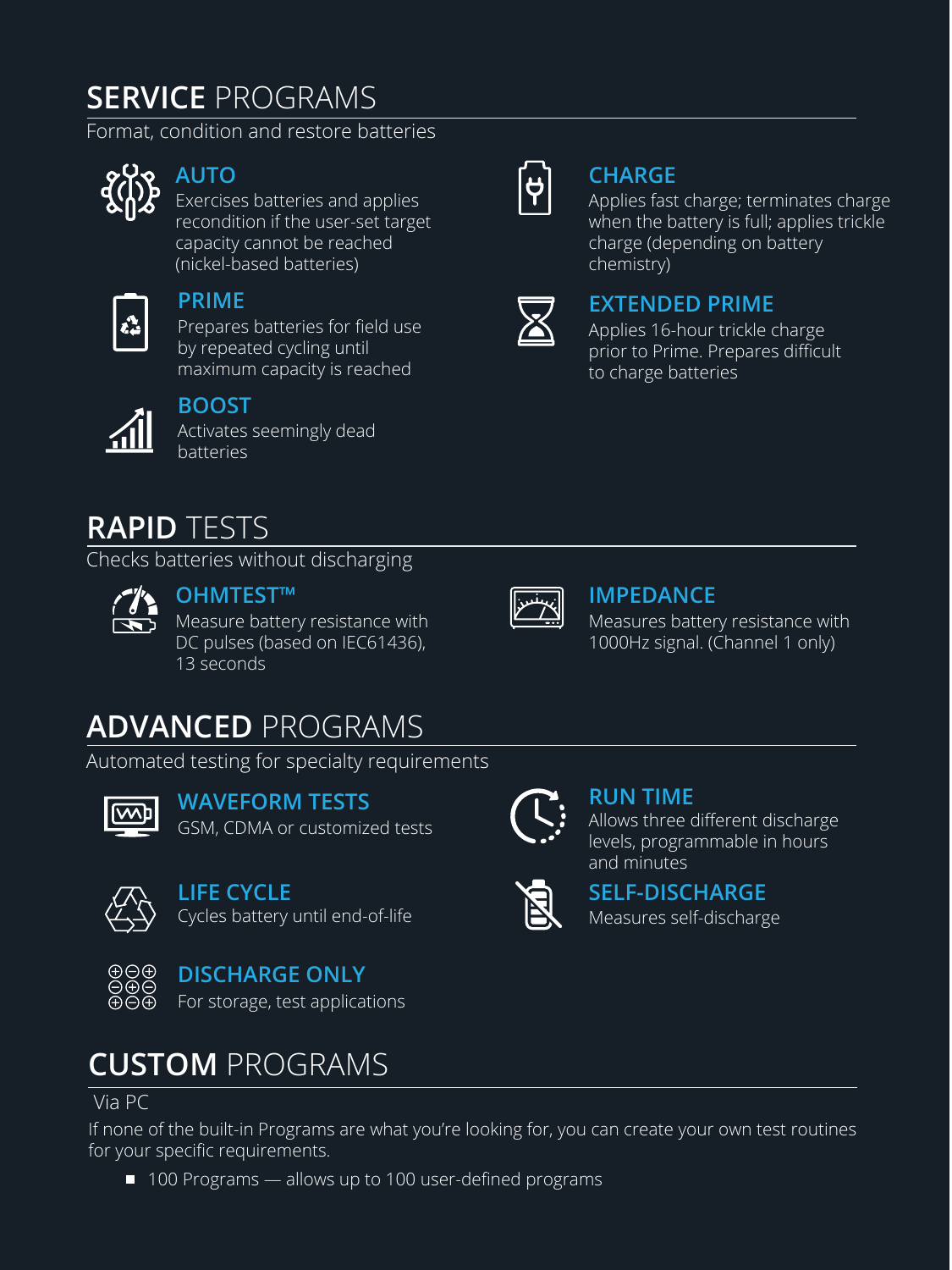

# **C8000**  ANALYZER

The Cadex C8000 is intuitive to use and requires minimal training. Chemistry-specific programs provide safe operation for all major battery types.

Take advantage of a large selection of standard programs or create your own custom routine to meet your exact testing requirement.

# Connectivity

### I/O Capability

- 4 differential analog inputs: up to 50V
- 4 digital inputs: 0-5V
- 2 general purpose analog outputs: 0–5V
- SMBus Enabled: 5 possible termination signals

# Range

### Voltage: Nominal 1.2V – 36V Current:

- Up to 10A charge and discharge
- 20A with Dual Port Power Cables (DPPCs) to combine channels
- Up to 240A discharge with external digital load
- Battery Capacity: 50 mAh 1000 Ah

### Accuracy:

- $\blacksquare$  Voltage =  $\pm 0.1\%$
- Current =  $\pm 0.25$ % full scale



## Battery Chemistries

### All standard battery types

**Third Party Accessories** 

- Lead Acid
- Ni-based: NiMH, NiCd
- Li-based: Li-ion, Li-Phosphate

# **Accessories**

#### Cadex Load Capture Unit (LCU) Part Number: 11-308-0011







Power and auxiliary port cables



High Power Digital Load





Chambers

Thermal

Most Digital and Analog I/O devices



unit

Dual power port cables  $(DPPC)$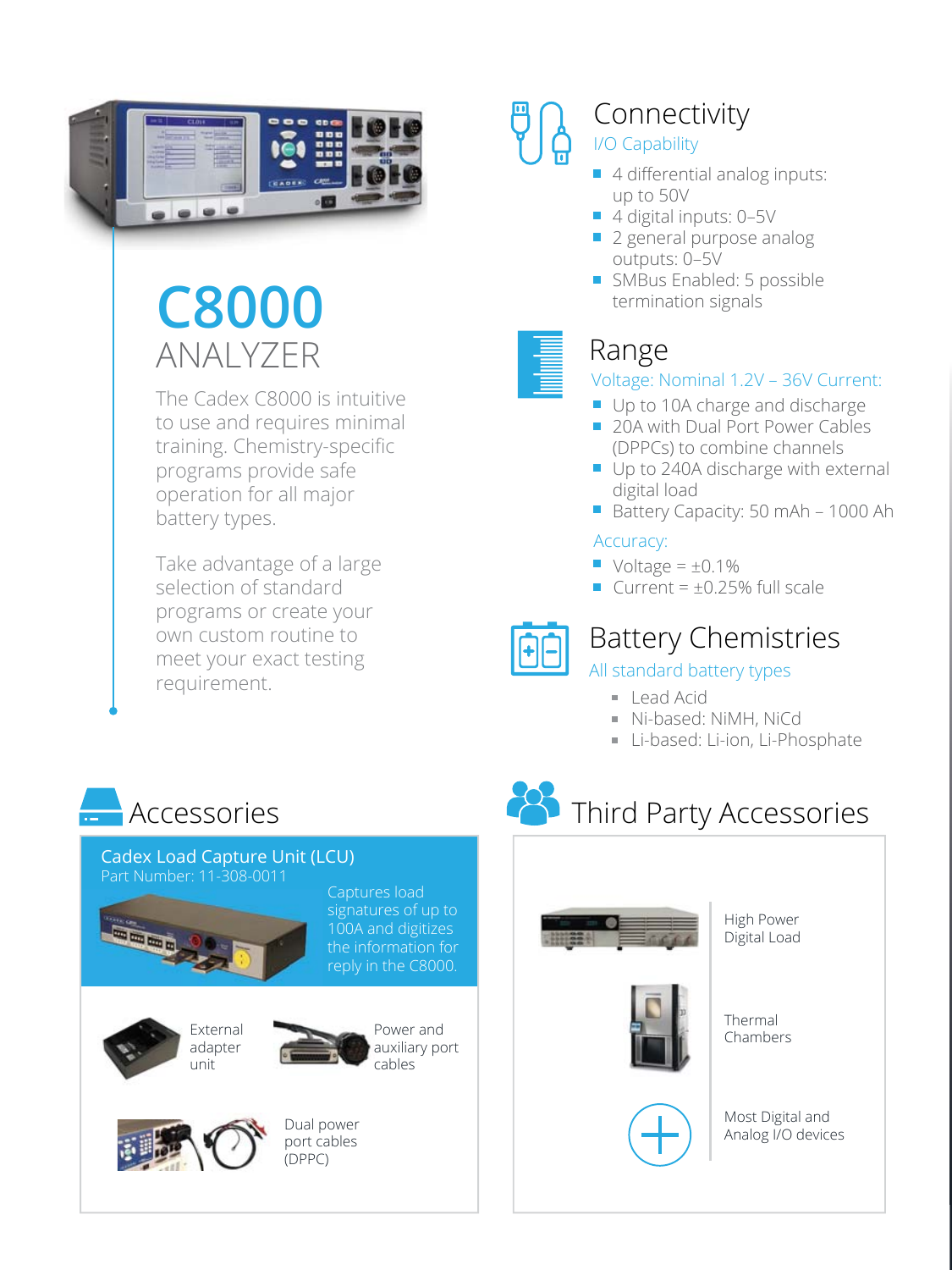We have been using the C8000 for testing many different battery packs from several vendors. The C8000 was extremely easy to setup and start testing batteries in minutes. We typically do cycle life tests which take 50 days and the C8000 has no issues running for months unattended. We have now added another C8000 to our rack system. **!!** 

Jamie Wojcik Senior Hardware Engineer **1 OAK Technologies**

# UP TO THE **HIGHEST STANDARD**



### **AEROSPACE**

Higher power available to test your aircraft batteries



**MILITARY**

Deploy only performing batteries by doing regular analysis and conditioning



### **INDUSTRIAL**

Perform a full battery analysis for your tools, and End-of-Line quality control



### **RESEARCH**

Perform whatever test you wish with extreme programmability, I/O ports to develop your own tools



### **MANUFACTURING**

Ensure device consistency, cell and pack quality, device simulation and extreme testing



### **UAV/DRONES**

Analyze and condition your drone batteries to ensure maximum reliability on the air